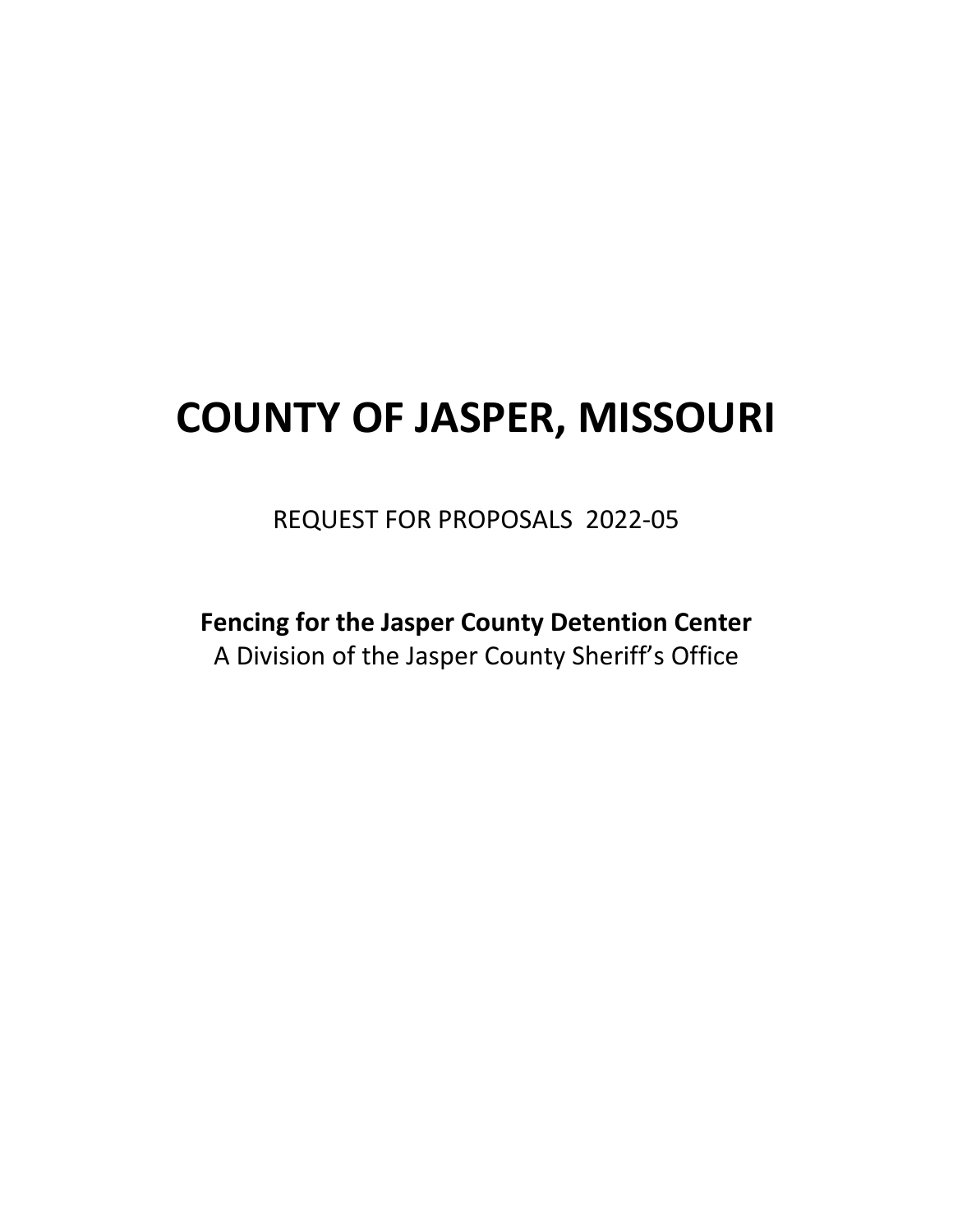#### **REQUEST FOR PROPOSALS**

The County of Jasper (MO) is seeking proposals for the purchase and installation of two (2) separate galvanized chain link fences. Fence needs to be a minimum of 8 feet tall. The first dimension is 184 X 90 with three or four strands of barbed wire at the top of the fence. With this dimension, we will also need a 24-foot gate that is set back approximately 6-10 feet. (The gate will be secured by a pad lock.) The second fence we will need is 23 feet 4 inches long with a standard 4-foot-wide gate. This fence will be secured with a pad lock and will need to have dual three or four strands of barbed wire at a 45 degree angle on top of both fences. This fence will be located on the south side of the Jasper County Detention Center, on 5<sup>th</sup> Street. The Jasper County Detention Center which is located at 405 East 5th Street, Carthage, Missouri, 64836.

Jasper County Sheriff's Office 405 E 5th Street Carthage, MO. 64836

Jasper County Commissioners Office 302 S. Main Jasper County Courthouse, Room 101 Carthage, MO. 64836

Specifications can also be found at [www.jaspercountysheriff.org,](http://www.jaspercountysheriff.org/) under the RFP Projects Tab.

**Sealed proposals will be received at the Jasper County Commissioners Office, 302 S. Main, Room 101, Carthage, MO., 64836 until July 12, 2022 at 10:00 a.m.** at which time they will be publicly opened and read aloud in the Commissioner's Office.

Equal Opportunity Employer

John Bartosh Presiding Commissioner County of Jasper (MO) 302 S. Main Street, Carthage, MO. 64836 417-358-0421

\_\_\_\_\_\_\_\_\_\_\_\_\_\_\_\_\_\_\_\_\_\_\_\_\_\_\_\_\_\_\_\_\_\_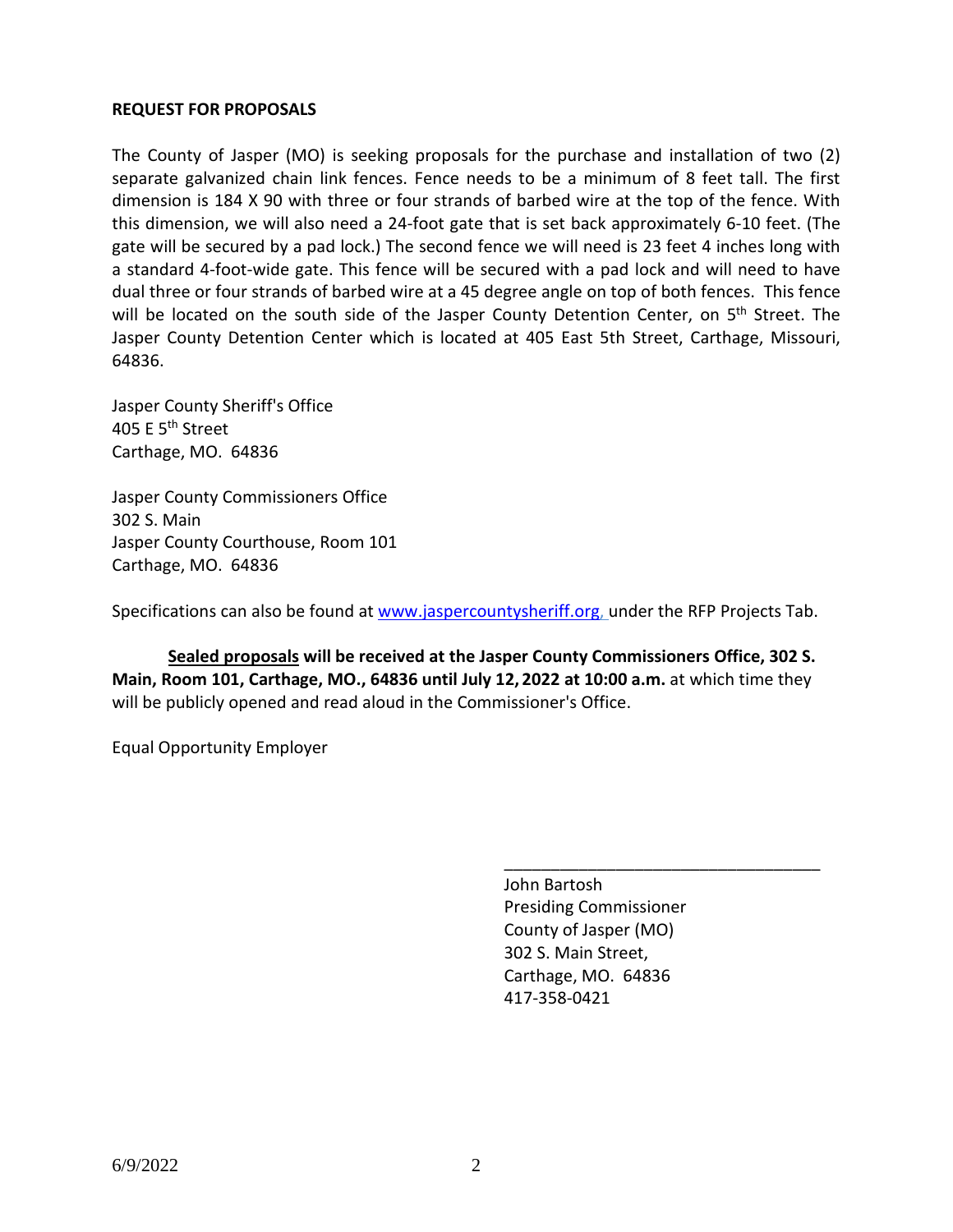# **Information for Bidders**

This Request for Proposals is intended to solicit competitive proposals from qualified bidders. Bidders are encouraged to bid all components and services listed and certify that they are capable of successfully meeting the specifications and requirements. The County of Jasper reserves the right to make a single award, multiple awards, adjust quantities either up or down, or makes no award on an item by item basis as determined to be in the best interests of all agencies involved, based on the available funding.

**\_\_\_\_\_\_\_\_\_\_\_\_\_\_\_\_\_\_\_\_\_\_\_\_\_\_\_\_\_\_\_\_\_\_\_\_\_\_\_\_\_\_\_\_\_\_\_\_\_\_\_\_\_\_\_\_\_\_\_\_\_\_\_\_\_\_\_\_\_\_\_\_\_\_\_\_\_\_**

# **General Requirements**

Any item not specifically mentioned but necessary for the delivery and operation of the proposed system shall be included in the proposal response. These specifications and requirements should have sufficient detail to secure proposals on comparable services.

The County of Jasper (MO) is seeking proposals for the purchase and installation of two (2) separate galvanized chain link fences. Fence needs to be a minimum of 8 feet tall. The first dimension is 184 X 90 with four strands of barbed wire at the top of the fence. With this dimension, we will also need a 20-foot gate. (The gate will be secured by a pad lock.) The second fence we will need is 23 feet 4 inches with a standard 4-foot-wide gate. This fence will be secured with a pad lock and will need to have dual four strands of barbed wire at a 45 degree angle on top of both fences.

## **Employers Liability and Workers Compensation Insurance**

The Contractor shall take out and maintain during the life of this contract, Employers Liability and Workers Compensation Insurance for all of their employees employed at the site of work, and in case any work is sublet, the Contractor shall require the subcontractor similarly to provide Workers Compensation Insurance for all of the latter's employees unless such employees are covered by the protection afforded by the Contractor.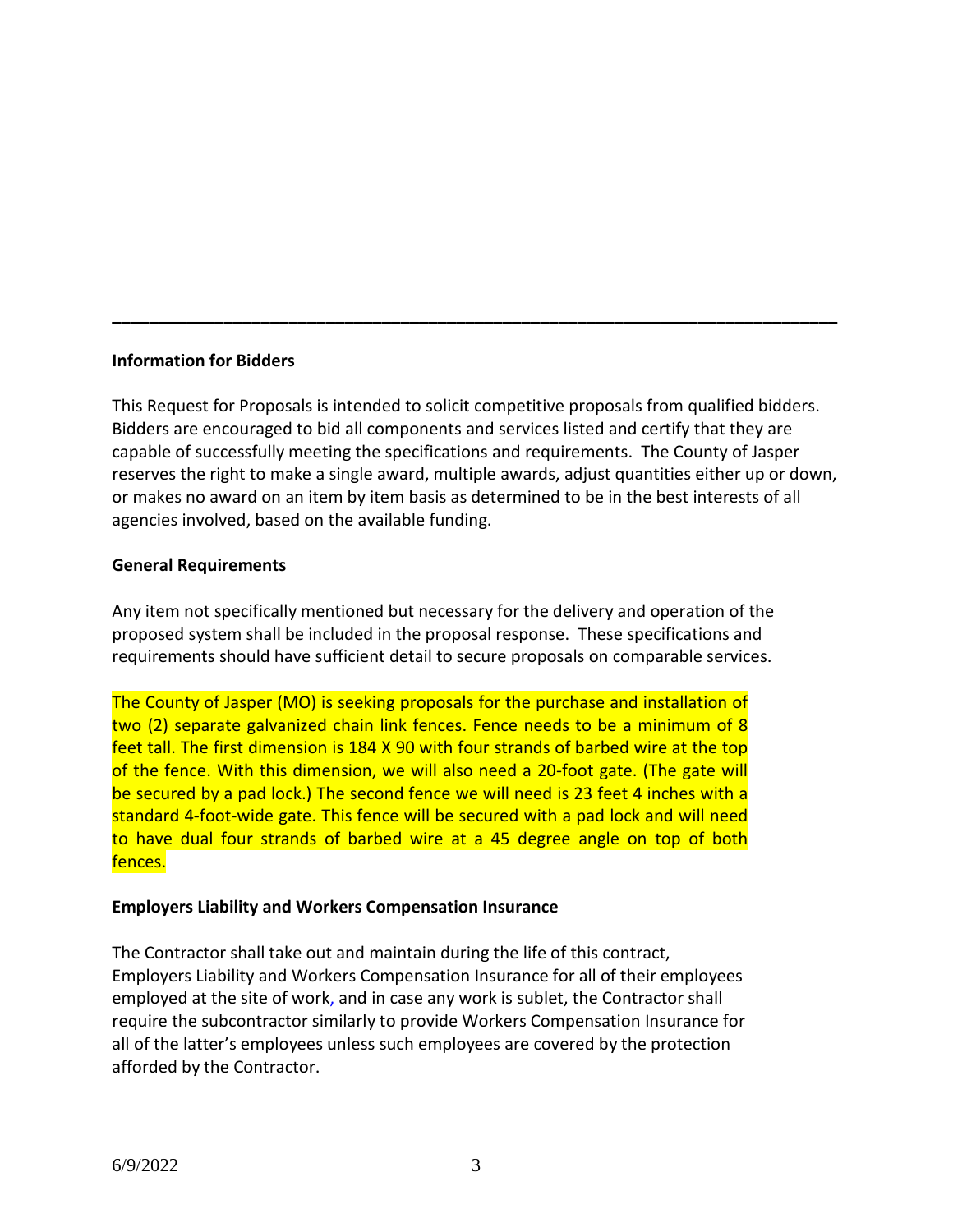# **Identification of Contact Person**

All questions, requests for clarifications or interpretations shall be directed to:

Lieutenant Alvin Peavler Jasper County Detention Center 405 East 5th Street, Carthage, MO 64836 417-358-8177 ext. 1110

## **Qualifications of Bidders**

The County may make such investigations as deemed necessary to determine the ability of the bidder to supply the required product and the bidder shall furnish to the County all such information and data for this purpose as the County may request. The County reserves the right to reject any bid if the evidence submitted by the bidder or investigation of such bidder fails to satisfy the County that such bidder is properly qualified to carry out the obligations of the contract and to supply the required services contemplated therein.

#### **Basis of Award**

The County of Jasper reserves the right to make an award on the basis of the services and equipment provided or available. The County of Jasper retains the right to accept or reject any or all bids, to waive informalities and to advertise for new bids as the interest of the County may require. The County of Jasper may accept the bid which is judged best, although it may not be the lowest bid.

## **Proposal Response Preparation and Submission**

Each proposal response shall be prepared in accordance with the instruction set forth within this document. The box or envelope which the vendor delivers their bid in shall include labels identifying the name of the project, bid number, and name of the bidder submitting the response. No responsibility will attach to the County of Jasper or Sheriff's Office for premature opening of bids not properly submitted as instructed. Use the following format for labels:

> **Fencing for the Detention Center BID NO.: 2022-05 <INSERT NAME OF BIDDER> OPENS: July 12, 2022 AT 10:00 A.M.**

Submit one (1) original and four (4) printed copies. The original shall be marked as such with each of the copies being marked appropriately. Failure to provide the required number of copies may be grounds for rejection of the bid.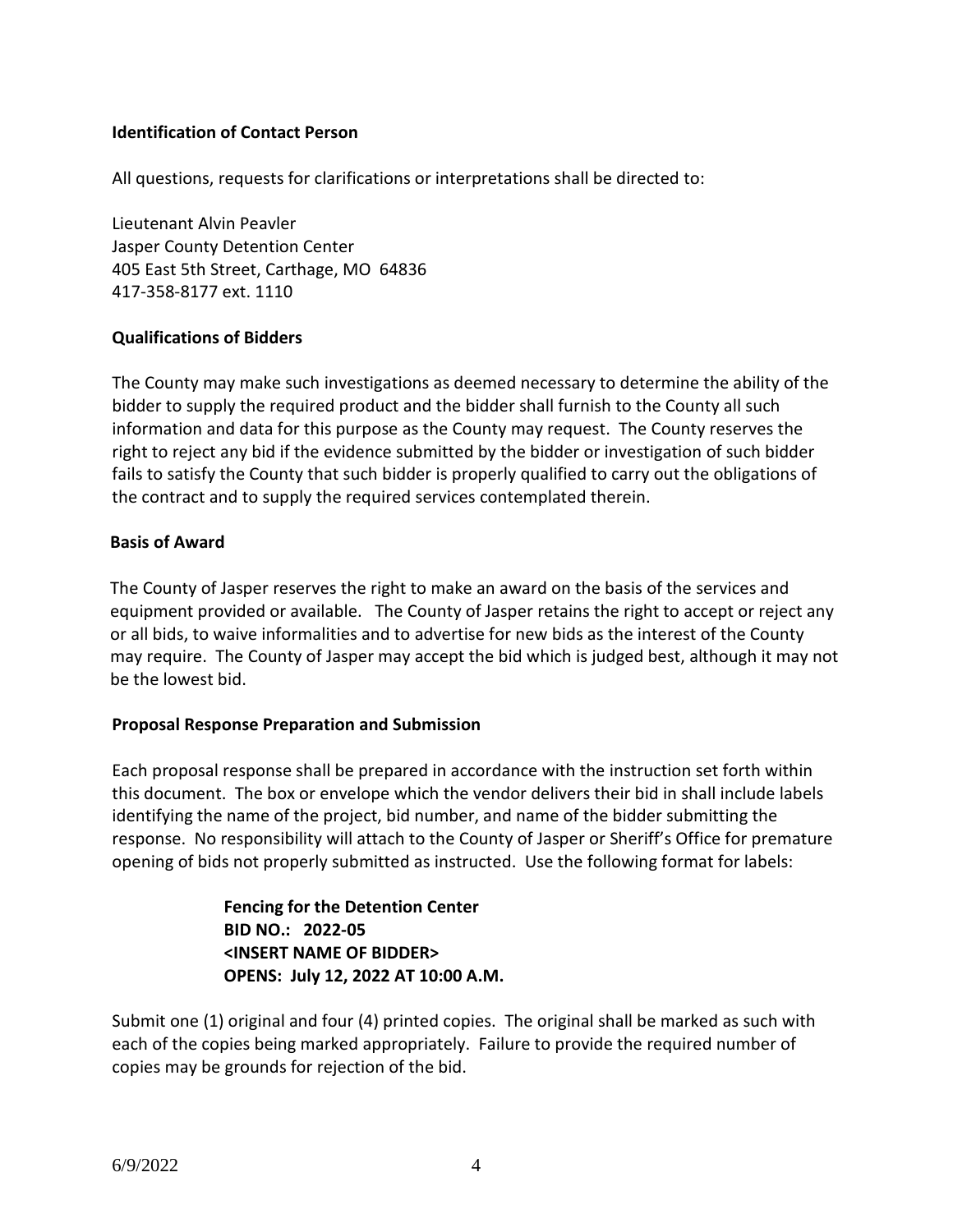Bids must be submitted using the format examples provided where applicable. Failure to submit bids in the stated format may be grounds for rejection of the bid. Changes, additions, or limiting provisions made to the format may render the bid informal and may cause its rejection.

Each bid must be signed in ink and include the full business address of the bidder. Bids by partnerships must be signed in the partnership name by one or more of the general partners. Bids by a corporation must be signed by an officer of the corporation or other person authorized to bind the corporation to the bid. The names and titles of all persons signing shall be typed or printed below their signatures.

Bids must be received by the County of Jasper no later than the date and time designated. Method of delivery is at the sole discretion and risk of the bidder. Bidders mailing their bids should allow sufficient time to insure receipt of their bids by the date and time designated. Bids will be publicly opened and read aloud at the designated date and time.

# **Electronically transmitted or faxed copies of the proposal are not acceptable.**

The bidder may withdraw the bid after depositing with the Commissioner's Office at any time prior to the stipulated time of receipt for such bids. No bid shall be withdrawn within ninety (90) days after the opening thereof, unless material errors are apparent.

The County of Jasper and all entities represented in this request are tax exempt by law. Federal tax exempt certificate will be furnished if requested. Pursuant to Section 144.030.1 RSMo, the Sheriff's Office has been approved as exempt from Missouri sales/use tax. Do not include this tax in the amount bid, as the Sheriff's Office will provide the necessary tax exemption certificates on applicable items.

The County of Jasper will not pay costs incurred, including, but not limited to the preparation, printing, delivery, demonstration, or site visits undertaken to respond to this RFP. All costs will be borne by the bidder.

# **Evaluation, Award, and Protest Procedure**

An evaluation committee will review all proposals. Award recommendation will be based upon the lowest and/or best proposal.

## **Protest Procedure**

For all bids not exempted from the competitive bidding procedures, the Jasper County Commission will provide a tabulation of bids and recommendation for award by telephone, fax, or mail to all responding bidders. Bidders wishing to challenge the award decision must submit their protest in writing to the Jasper County Commission. Protests must be received by the Commissioner's Office (located at 302 S. Main, Carthage, MO 64836) within ten (10) business days of the date of the award.